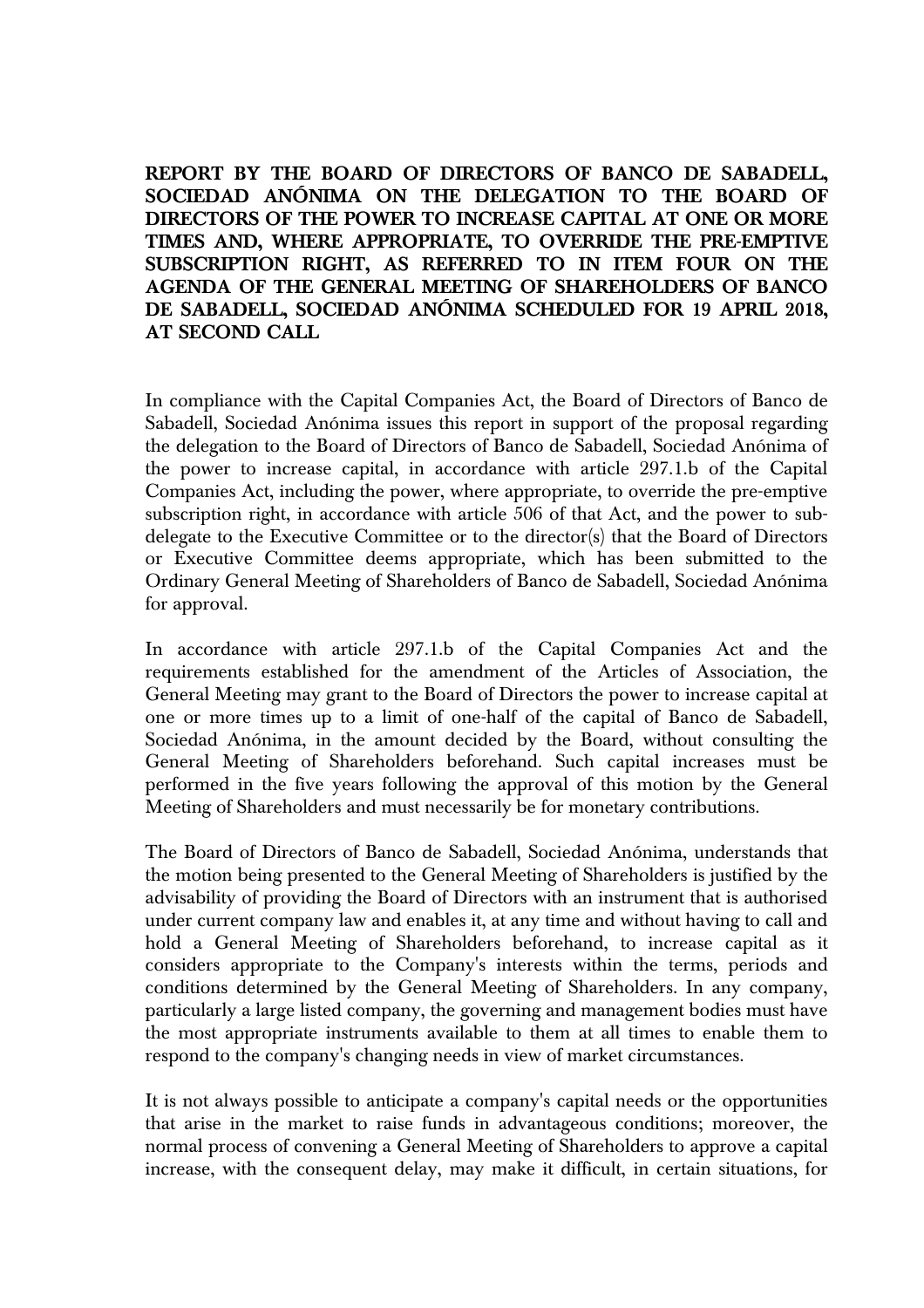the company to respond quickly and effectively to market needs or opportunities. Consequently, the delegation to the Board envisaged in article 279.1.b) of the Capital Companies Act broadly avoids such difficulties, while also providing the Board of Directors with adequate flexibility to meet the needs of Banco de Sabadell, Sociedad Anónima, according to the circumstances.

Accordingly, it is proposed to the General Meeting to empower the Board of Directors of Banco de Sabadell, Sociedad Anónima to increase capital at one or more times, in the amount, on the dates and under the conditions and other circumstances that it deems appropriate, within the maximum amount and period envisaged by law, and to perform any necessary paperwork to ensure that the new shares issued in the capital increase(s) are admitted to trading on any stock markets in Spain and other countries where the shares of Banco de Sabadell, Sociedad Anónima are listed, in accordance with the procedures of each such market, with the power to sub-delegate to the Executive Committee and to the director(s) that the Board of Directors or Executive Committee sees fit.

In accordance with article 506 of the Capital Companies Act, when the General Meeting of Shareholders of a listed company delegates to the directors the power to increase capital in accordance with article 297.1.b), it may also empower them to override the pre-emptive subscription right in connection with the shares issued in such a capital increase, when it is in the best interests of the company; however, the decision to override the pre-emptive subscription right must be stated in the notice of the General Meeting of Shareholders and a report by the directors justifying such a proposal must be made available to the shareholders.

The delegation to the Board of Directors of Banco de Sabadell, Sociedad Anónima of the power to increase capital that is contained in this motion also includes, in accordance with article 506 of the Capital Companies Act, empowering the directors to totally or partially override shareholders' pre-emptive subscription rights when it is in the interests of Banco de Sabadell, Sociedad Anónima, under the terms of articles 308, 505 and related articles of the aforementioned Act. In the event that the Board of Directors of Banco de Sabadell, Sociedad Anónima uses the power to override the pre-emptive right, such a capital increase may not amount to more than 20% of capital stock.

The Board of Directors of Banco de Sabadell, Sociedad Anónima considers that this proposal is justified due to the need for flexibility and agility to act in the current financial markets with a view to taking advantage of times when market conditions are most favourable.

If, in using those powers, the Board decides to override the pre-emptive subscription right in a specific capital increase that it decides to perform under the authorisation granted by the Ordinary General Meeting of Shareholders, it must issue at the same time a detailed report setting out the specific reasons which justify that such a